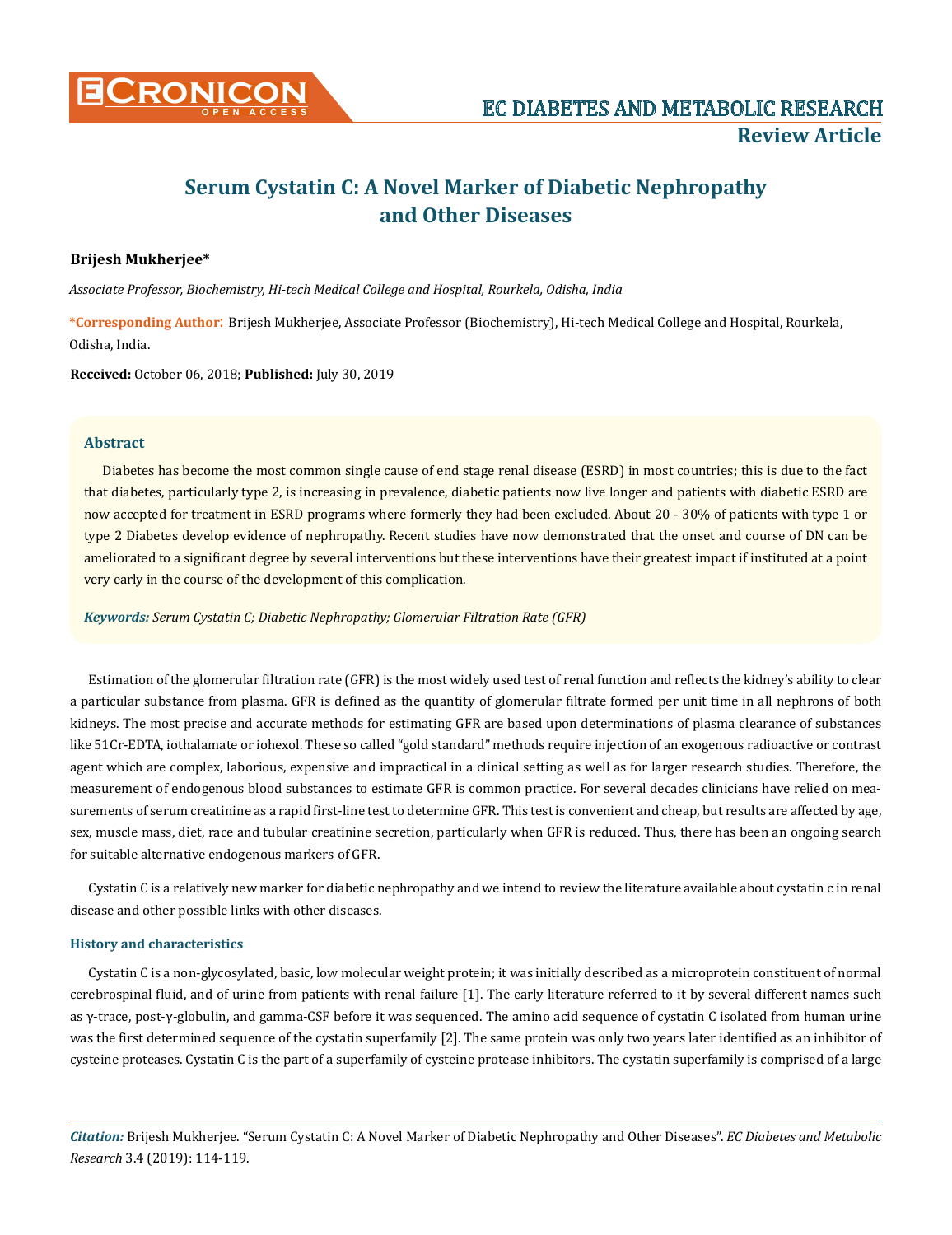115

group of ancestrally related proteins active against papain-type proteases that are divided to three major families: the type 1 cystatins, which include stefins A and B, and are mainly intracellular; the type 2 cystatins, which include cystatins C, D, E/M, F, G, S, SN and SA, and are extracellular; and the type 3 cystatins, which include the kininogens, and are intravascular proteins. Cystatin C is the most potent inhibitor of cysteine proteases such as lysosomal cathepsins B, H, L and S, with apparent inhibition constants even below nanomolar range. Mature cystatin C is composed of 120 amino acid residues and it is synthesized as a preprotein with a 26-residue signal peptide [3]. The presence of a hydrophobic leader sequence in pre-cystatin C strongly indicates that the protein is normally secreted. Cystatin C gene is ubiquitously expressed in all tissues and cell types, and it is present in relatively high concentration in a number of body fluids, although mRNA levels vary several-fold between and among tissues. There are considerable differences in the extracellular levels of cystatin C; it is present at micromolar levels in cerebrospinal fluid and semen, while in serum, saliva, and tears its concentration is much lower. In some body compartments, as for instance in cerebrospinal fluid, cystatin C represents more than 90% of the total molar concentration of cysteine protease inhibitors, while in blood plasma, it only represents a few percent of the total cysteine protease inhibitory capacity. Cystatin C can inactivate their target enzymes either extracellularly or intracellularly, following reuptake. During intracellular trafficking cystatin C forms a dimmer. The dimerisation of cystatin C resulted in a complete loss of its biological activity. Although cystatin C gene has typical features of a constitutively expressed "housekeeping" gene, and is not an acute-phase protein, cystatin C levels are regulated in a manner that suggests a relationship to injury and immune responses. Additional function attributed to cystatin C is an efficient inhibition of legumain, also called asparaginyl endopeptidase (APE), which has, like cathepsin S, been proposed to be involved in the class II MHC presentation of antigens. A non-inhibitory mode of interaction between cysteine proteases and cystatin C, where cathepsin L cleaves cystatin C at Gly11-Gly12 bond upon complexation, was determined. Since both proteins are extracellular it was suggested that such cleavage could be of physiological importance by controlling the extent of inhibition of cysteine proteases, especially cathepsin B, at the site of inflammation. Independent of its effects on cysteine protease activity, cystatin C also regulates normal and transformed cell proliferation, inhibits melanoma cell motility, as well as antagonizes transforming growth factor ß signalling in normal and cancer cells. It was also suggested that cystatin C has a regulatory role in inflammatory processes by down-regulation of phagocytosis-associated respiratory burst reaction displayed by polymorphonuclear neutrophils and by down regulation of their chemotactic response. Another property unrelated to its potential of cysteine protease inhibitor is upregulation of nitric oxide release. These findings define novel cathepsin-independent functions for cystatin C. Another feature, which is common for type 2 cystatins, is N-terminal processing. A different N-terminal truncation of cystatin C was observed in urine from patients with nephrological disorders, purulent sputum, amyloid deposits in brain arteries, and in cerebrospinal fluid of patients with hereditary cystatin C amyloid angiopathy. The inhibitory effect of cystatin C on extracellular cysteine proteases may be reduced by the existence of truncated forms of the inhibitor as described by *in vitro* experiments with variety of protea. It is believed that N-terminal truncations are the result of proteolytic cleavage of the full-length cystatin C, since the N-terminal part is exposed in the outer side of the molecule and has no ordered structure in solution as revealed from X-ray crystallography and nuclear magnetic resonance spectroscopy. Indeed, such inactivation of cystatin C has already been observed *in vitro* following the action of papain, neutrophil elastase, cathepsin L, and gingipain. Leung-Tack., *et al.* [4] suggested the role of cystatin C, and N-terminal processing, in the modulation of neutrophil behavior. Cystatin C has been proposed to have a role as an intracellular modulator of MHC class-II-mediated antigen presentation in peripheral dendritic cells by controlling cathepsin-S-mediated degradation of the invariant chain. However, later results revealed that cystatin C expression can differ markedly between closely related cell types. This expression pattern is very striking, because cystatin C has generally been considered a ubiquitously expressed protein and its gene contains no obvious regulatory sequences that might explain this feature. Furthermore, it was also reported that cystatin C is neither necessary nor sufficient to control MHC II expression and antigen presentation in dendritic cells. Cystatin C is thought to play a role in periodontal disease, inflammation, cancer, multiple sclerosis, renal failure, asthma, HIV infection, bone remodeling, etc. Due to the widespread extracellular distribution of cystatin C and the antiviral function demonstrated for cystatins in experiments with polio, herpes simplex, and corona virus-infected cell cultures, one of suggested roles of cystatin C is a defence against microbial and viral infections. Despite the fact that the biological function of cystatin C is not yet fully determined, cystatin C concentrations in extracellular fluids have been shown to be of clinical importance.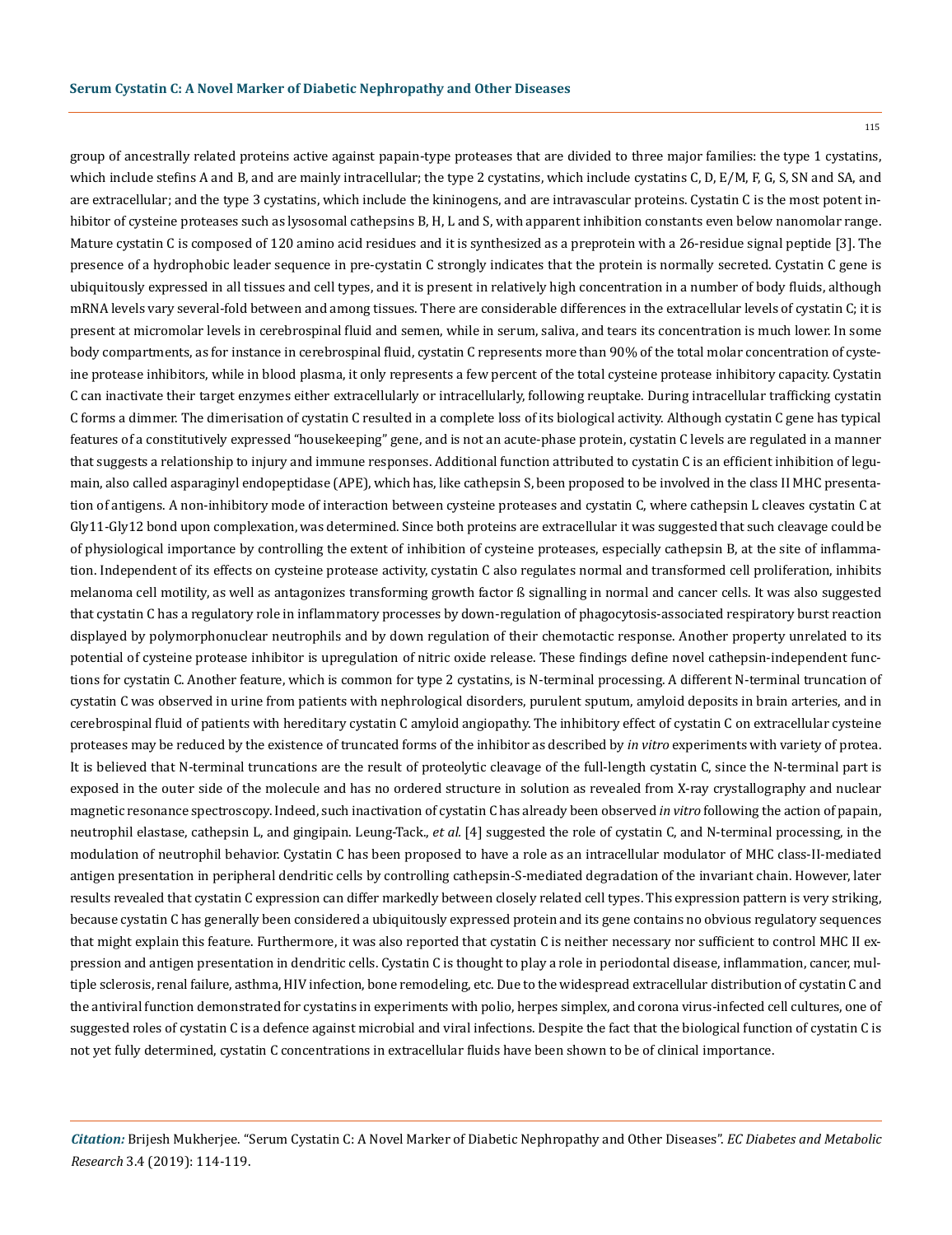#### **Cystatin C and renal function**

Assessment and follow-up of renal dysfunction is important in the early detection and management of chronic kidney disease. The glomerular filtration rate (GFR) is considered the most accurate measurement of kidney disease and is reduced before the onset of clinical symptoms. GFR is measured or predicted according to different methods. The most precise and accurate method for evaluation of kidney function is the measurement of GFR using particular exogenous substance. However, the use of these filtration markers makes measurement of GFR costly and incompatible with routine monitoring [5]. Use of endogenous substance creatinine as markers of GFR is the most commonly used biochemical parameter, which provides an approximate index of the level of GFR. Intra-individual variation of creatinine is low, but its concentrations differ considerably between people because factors such as muscle mass, protein intake, age, sex, race and extrarenal metabolism can influence creatinine production, and lead to an inaccurate estimation of GFR. Creatinine clearance gives a better estimate of GFR than does serum creatinine but requires the inconvenience of urine collection. Serum creatinine is of limited value in early detection of renal impairment; while creatinine clearance overestimates true GFR because creatinine is not only filtered by the renal glomeruli but is also secreted by the tubules. According to National Kidney Foundation-K/DOQ1 clinical guidelines for chronic kidney disease, serum markers should not be used alone to assess GFR. Clinical laboratory should report estimate GFR using prediction equations. Knowledge of GFR is of crucial importance in the management of patients to allow correct dosage of drugs cleared by the kidneys, to detect early impairment of renal function, to prevent further deterioration, to manage renal transplant patients and for use of potentially nephrotoxic radiographic contrast media. In specific patient populations where creatinine measurements are crude and can often be misleading, there is a need for more reliable measurement of GFR [6]. The fact that cystatin C exhibits a stable production rate in all nucleated cells, that it is freely filtered in renal glomeruli and almost completely reabsorbed and catabolised in proximal tubules, suggested that its plasma or serum concentrations might be a potentially good marker for GFR. Indeed, many studies during the last few years observed a correlation between serum cystatin C and GFR [7-10]. Serum cystatin C has been shown to be at least as good a measure of GFR as serum creatinine and several advantages to the use of cystatin C were cited. According to the temporal analysis the time of serum sampling in healthy subjects did not compromise the results of quantitative measurements of cystatin C over the course of a day [11], supporting its usefulness for clinical evaluation as diagnostic tool. It also appears that the disease and the type of therapy did not influence the circadian characteristics of serum cystatin C, which was demonstrated in a clinical study that included asthma patients receiving methylprednisolone therapy. Several studies have revealed the normal population range of cystatin C, which after the age of one year is remarkably constant. Cystatin C is higher before age of three months and after the age of seventy. Multiple studies have validated the use of cystatin C as a renal marker to perform at least as well as serum creatinine in the population at large and that it is likely to be superior in specific patient populations [12]. Cystatin C was found to be a more sensitive marker than serum creatinine for small changes in GFR, and for earlier indication of mild renal failure. Several cystatin C-based prediction equations for calculation of GFR have been published in the last years for adults and children. These formulas were evaluated with different cystatin C assays and may reveal inaccurate GFR estimates if inappropriate formula is used for a cystatin C result, therefore, the availability of the internationally standardized methods for cystatin C is important [12].

## **Cystatin C in pediatric population**

In pediatric populations cystatin C may have advantage over routinely used endogenous markers of GFR because of the low muscle mass in children, which leads to very low serum creatinine values and thus to increased assay imprecision. In pediatric patients the urine collection is impossible, as well as in neonates where cystatin C, in contrast to creatinine, does not cross the feto placental barrier. Another advantage is that cystatin C concentration appears to be rather constant in children after the age of one and similar to that of adults. In addition, it has been shown that cystatin C is the only marker of GFR that is reliable in patients with spina bifida or spinal cord injury [13]. Serum cystatin C was confirmed as easy and useful marker, better than creatinine, to detect acute kidney injury in critically ill children [14].

## **Cystatin C in elderly population**

The limitations of serum creatinine, namely low muscle mass and age, for this population are similar to pediatric population. Serum cystatin C was shown to be a superior marker for the early detection of renal impairment in the elderly compared to creatinine.

116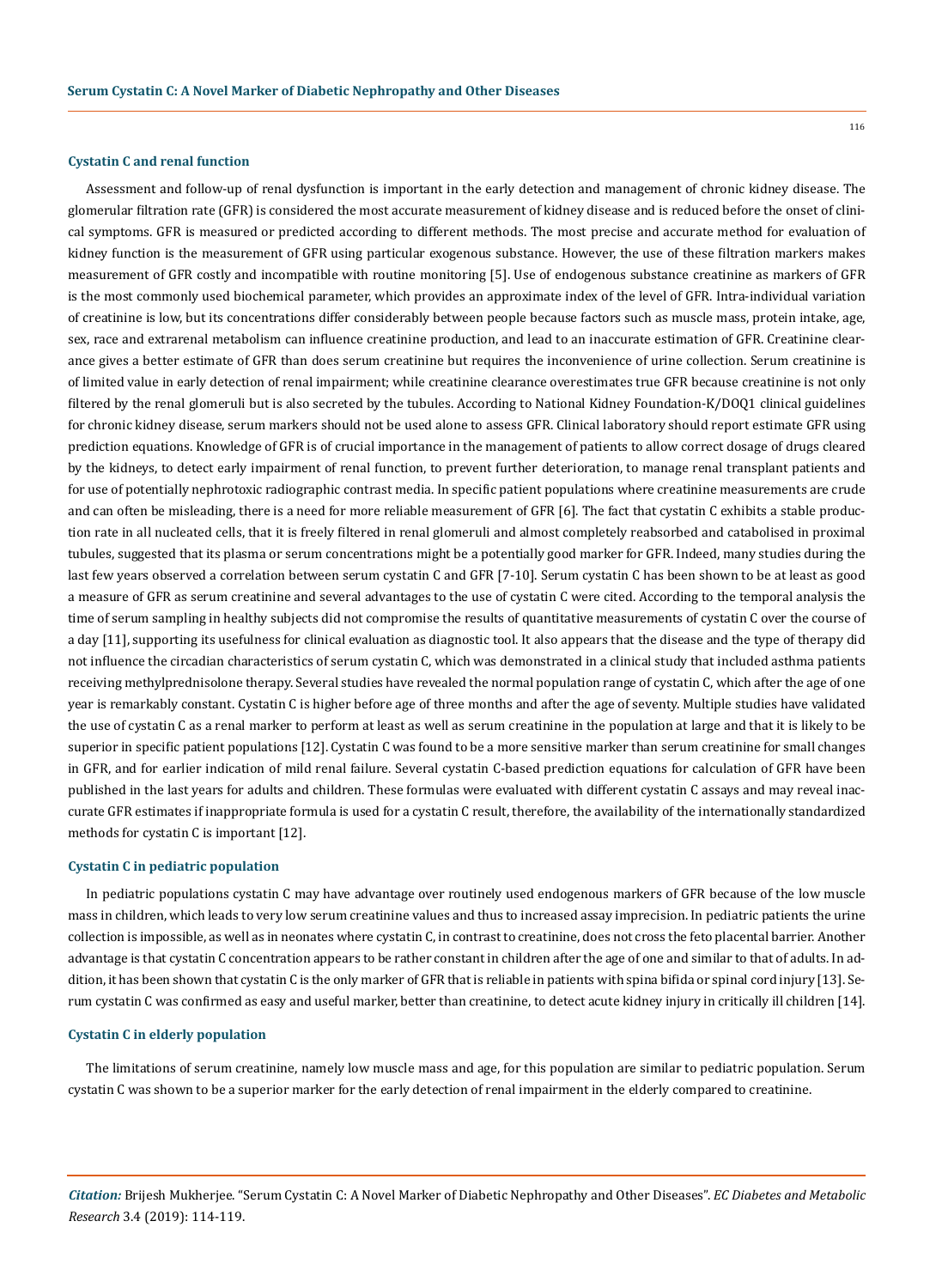### **Cystatin C in pregnancy**

Increased cystatin C concentrations were found in healthy women at term pregnancy when compared to healthy controls [15] and significantly lower cystatin C concentrations were detected in serum of patients with recurrent miscarriage. Cystatin C was shown to be a more sensitive indicator of early renal function decline in women with pre-eclampsia. At the same time serum cystatin C was suggested as a marker of endotheliosis, where higher concentrations have been associated with the degree of endotheliosis in women with pre-eclampsia [16]. It therefore appears that monitoring of the degree of endothelioses by determination of serum cystatin C might considerably reduce the need for renal biopsy in pre-eclampsia. More results are needed to establish cystatin C as a clinical marker of renal disease in pregnancy.

#### **Cardiovascular diseases**

Renal impairment is associated with bad prognosis. Even moderately reduced renal function represents increased risk of cardiovascular morbidity and mortality.

Cystatin C was determined as a stronger predictor of mortality than creatinine in elderly persons with heart failure. Recently, it was concluded on the bases of eight years long study including 4384 persons, 65 years of age or older, and without previous heart failure that serum cystatin C concentration is an independent risk factor of heart failure in older adults [17]. In addition, serum cystatin C concentration appeared to be a better predictor of the risk of death and cardiovascular disease than serum creatinine concentration. Thus, cystatin C was shown to be not just a useful alternative measure of renal function, but also an effective prognostic tool. The mechanism by which cystatin C concentration predicts risk of heart failure remains unclear. Koenig., *et al.* [18] demonstrated that increased cystatin C concentrations are strongly associated with future secondary cardiovascular events, indicating cystatin C as a promising and clinically useful marker for risk determination in patients with coronary heart disease. It was also published that cystatin C detects reduce GFR more reliably and at earlier stage in patients undergoing cardiac catherization allowing a better identification of patients with renal dysfunction and those at risk of contrast damage.

## **Renal transplantation**

Several studies gave varying results of the use of cystatin C as a marker for GFR in renal transplant patients. For some authors, serum cystatin C was a better GFR marker than creatinine in renal transplant patients [19] for others, serum cystatin C was not a reliable marker because it was observed to be falsely increased in transplant patients compared with nontransplant patients with a similar GFR. On the other hand, the largest study with 110 kidney recipients demonstrated that serum cystatin C accurately reflected creatinine clearance over the entire range of transplant function and was as efficacious as serum creatinine.

Complicating the value of cystatin C in renal transplant patients is our study in asthmatic patients demonstrating that corticosteroids can increase cystatin C whereas cyclosporine can decrease cystatin C values, both of which most transplant patients will receive [20].

## **Liver and other diseases**

Cystatin C was proposed as superior marker from creatinine in patients with liver cirrhosis or after liver transplantation where determination of GFR by creatinine clearance fails because of their decreased muscle mass and increased tubular secretion of creatinine. Cystatin C was demonstrated as better marker of GFR prediction than creatinine in patients with diabetes, and rheumatoid arthritis patients. Cystatin C was reported to be an accurate marker of subtle changes in GFR of critically ill patients.

#### **Non-renal factors altering cystatin C production**

So far in most reports serum cystatin C concentrations were uninfluenced by age, gender or muscle mass. However, just recently Knight., *et al.* [7] concluded from a cross-sectional study of 8058 inhabitants in Netherlands that serum cystatin C appeared to be influenced by nonrenal factors such as age, gender, weight, height, current cigarette smoking, and C-reactive protein (CRP), which is in line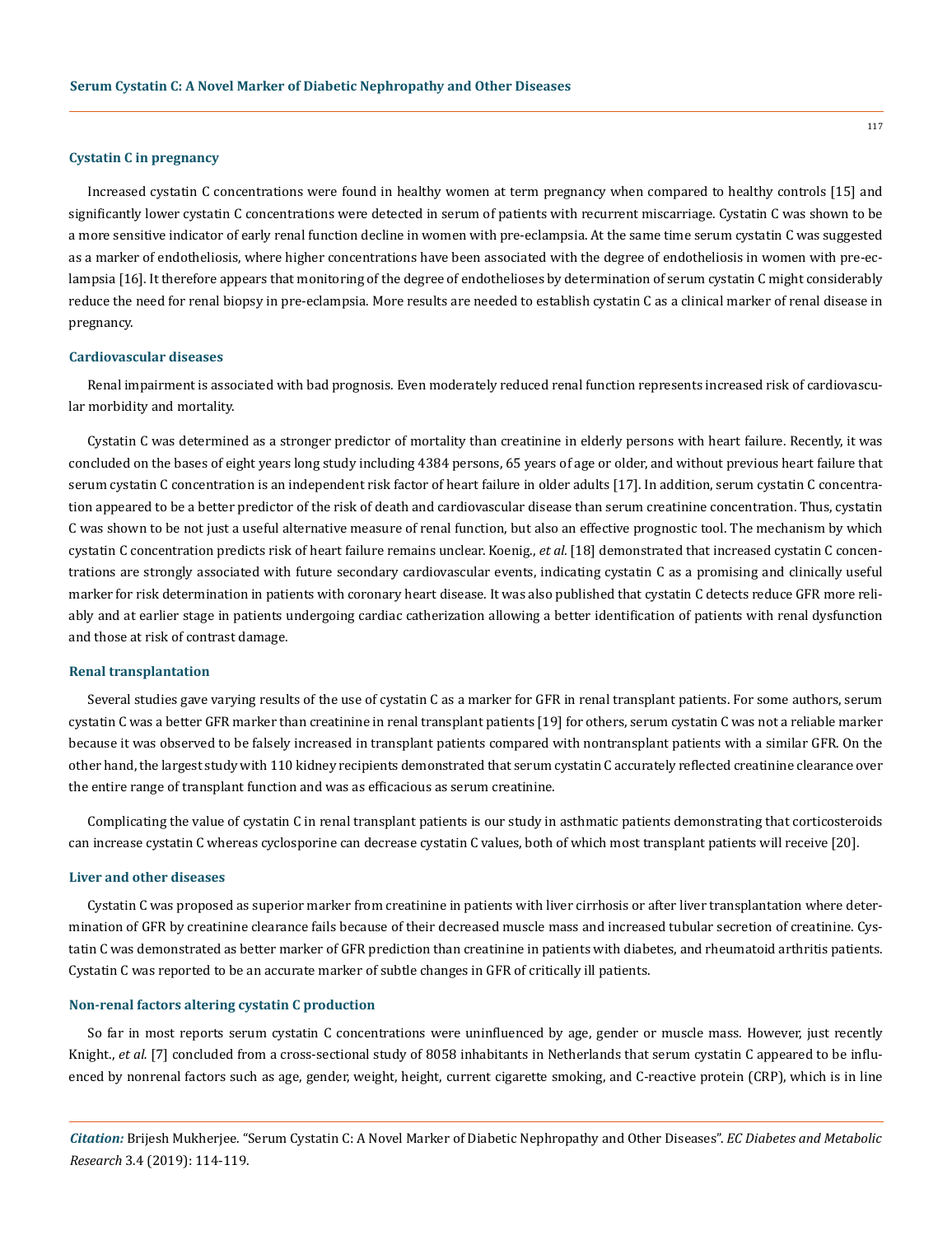with results obtained in another large population of 1033 patients with coronary heart disease. The observed association between levels of cystatin C and that of CRP was first reported in an apparently healthy elderly population which could relate cystatin C concentrations to the inflammatory condition.

Another non-renal factor which was found to alter serum cystatin C concentrations in different diseases is corticosteroid therapy. Corticosteroid increase of cystatin C concentrations was probably due to a promoter-mediated increase in transcription of the cystatin C gene which was observed in glucocorticoid induced HeLa cells [21].

Thyroid function is another condition which has to be considered when cystatin C is used as a marker of kidney function [22]. Even mild thyroid dysfunction is associated with significant changes in cystatin C where hypothyroidism leads to lower cystatin C concentrations and hyperthyroidism leads to higher cystatin C concentrations. Several investigators have demonstrated increased cystatin C concentrations in sera, pleural effusions, and ascetic fluids collected from cancer patients. However, there are also contradictory reports claiming that malignancy had no effect on serum cystatin C concentrations. Significant correlation between increased serum cystatin C and malignant progression in melanoma and colorectal cancer in the absence of any changed creatinine values have been revealed [23]. Additional prospective studies providing actual determination of GFR by clearance of creatinine or exogenous substances such as inulin will be necessary to assess the utility of cystatin C for early detection of reduced renal function in cancer and metastatic disease patients.

## **Conclusion**

Serum Cystatin C can be a reliable marker for detection of early nephropathy along with albumin-creatinine ratio. Currently many researchers are evaluating the role of cystatin c in other diseases like pre-eclampsia and cancer detection. We can expect this biochemical parameter to play an important role in detection of various diseases in future.

# **Bibliography**

- 1. [Clausen J. "Proteins in normal cerebrospinal fluid not found in serum".](https://www.ncbi.nlm.nih.gov/pubmed/13693957) *Proceedings of the Society for Experimental Biology and Medicine* [107 \(1961\): 170-172.](https://www.ncbi.nlm.nih.gov/pubmed/13693957)
- 2. [Grubb A and Lfberg H. "Human gamma-trace, a basic microprotein: amino acid sequence and presence in the adenohypophysis".](https://www.ncbi.nlm.nih.gov/pubmed/6283552) *[Proceedings of the National Academy of Sciences of the United States of America](https://www.ncbi.nlm.nih.gov/pubmed/6283552)* 79.9 (1982): 3024-3027.
- 3. Abrahamson M., *et al*[. "Molecular cloning and sequence analysis of cDNA coding for the precursor of the human cysteine protease](https://www.ncbi.nlm.nih.gov/pubmed/3495457) inhibitor cystatin C". *FEBS Letters* [216.2 \(1987\): 229-233.](https://www.ncbi.nlm.nih.gov/pubmed/3495457)
- 4. Leung-Tack J., *et al*. "Neutrophil chemotactic activity is modulated by human cystatin C, an inhibitor of cysteine proteases". *Experimental Cell Research* 188 (1990): 16.
- 5. [Thomas L and Huber AR. "Renal function estimation of glomerular filtration rate".](https://www.ncbi.nlm.nih.gov/pubmed/17087639) *Clinical Chemistry and Laboratory Medicine* 44.11 [\(2006\): 1295-1302.](https://www.ncbi.nlm.nih.gov/pubmed/17087639)
- 6. Grubb A., *et al*[. "Simple cystatin C-based prediction equations for glomerular filtration rate compared with Modification of Diet in](https://www.ncbi.nlm.nih.gov/pubmed/15961546) [Renal Disease prediction equation for adults and the Schwartz and the Counahan-Barratt prediction equations for children".](https://www.ncbi.nlm.nih.gov/pubmed/15961546) *Clinical Chemistry* [51.8 \(2005\): 1420-1431.](https://www.ncbi.nlm.nih.gov/pubmed/15961546)
- 7. Knight EL., *et al*[. "Factors influencing serum cystatin C levels other than renal function and the impact on renal function measure](https://www.ncbi.nlm.nih.gov/pubmed/15086483)ment". *Kidney International* [65.4 \(2004\): 1416-1421.](https://www.ncbi.nlm.nih.gov/pubmed/15086483)
- 8. Cimerman N., *et al*[. "Twenty-four hour variations of cystatin C and total cysteine protease inhibitory activity in sera from healthy](https://www.ncbi.nlm.nih.gov/pubmed/10612720) subjects". *[Clinica Chimica Acta](https://www.ncbi.nlm.nih.gov/pubmed/10612720)* 291.1 (2000): 89-95.

*Citation:* Brijesh Mukherjee. "Serum Cystatin C: A Novel Marker of Diabetic Nephropathy and Other Diseases". *EC Diabetes and Metabolic Research* 3.4 (2019): 114-119.

118